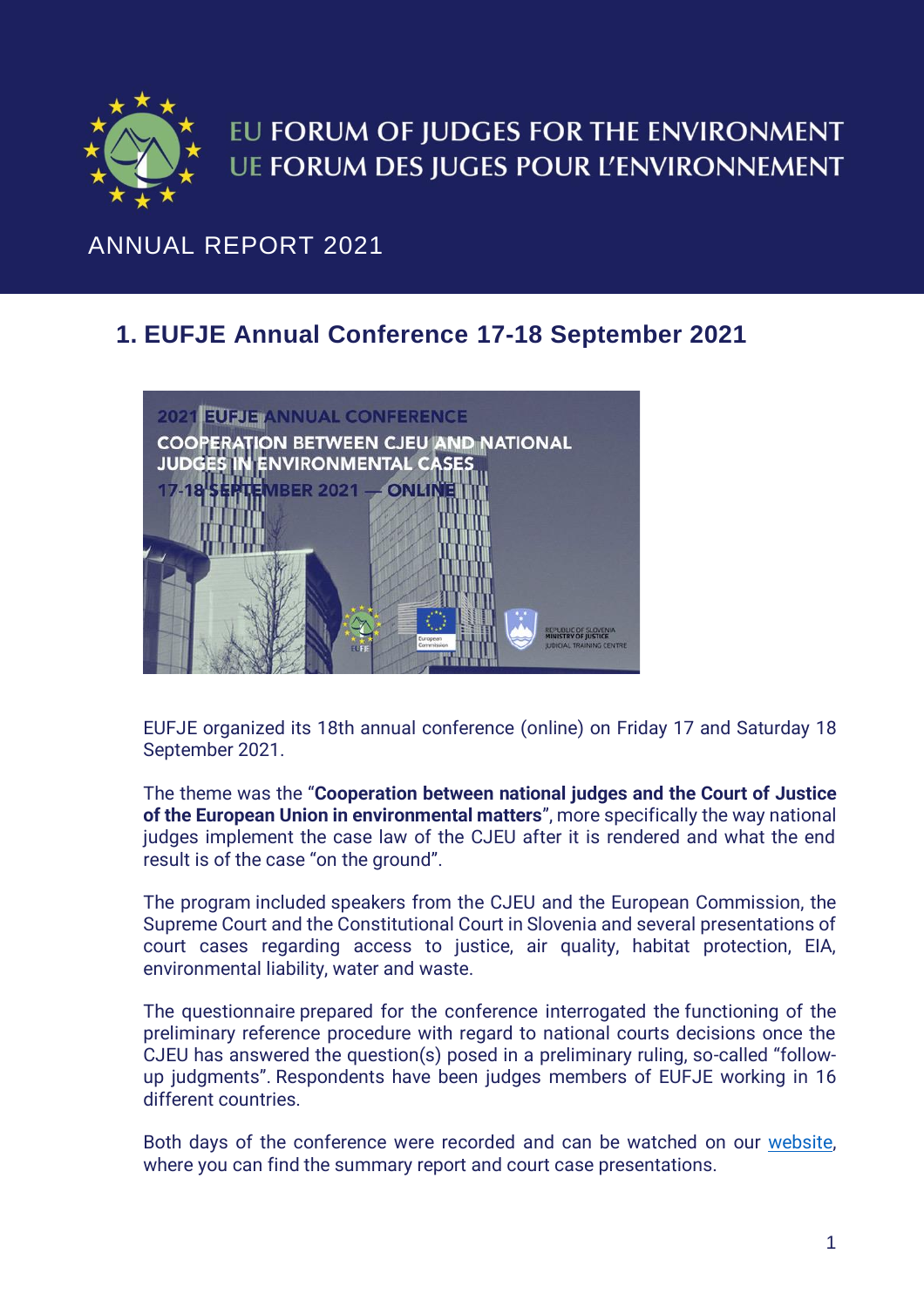### **2. EUFJE Board meetings and General Assembly 18 September 2021**

The EUFJE Board met (online) on 13 March, 11 October (secretariat evaluation) and 22 November 2021.

At the end of our annual conference, the EUFJE General Assembly was held online.

EUFJE Membership is open to all EU and European Free Trade Association judges and to judges of candidate (or former) EU Member States. Judges from third states may be accepted as associated members. We try to involve administrative, criminal, civil judges at all levels of the judiciary, experienced (or interested) in handling environmental cases. Representatives of international organisations can participate in our activities in an observer capacity.

The General Assembly on 18 September 2021 approved the membership request of 13 new corresponding members in Portugal, Greece, Spain, Romania, the UK, Austria, Croatia, Italy and Germany. Three justices became honorary members of the network. EUFJE welcomed a new Observer from OECD and 3 new associated members from Democratic Republic of Congo, Georgia and Serbia.

The mandate of the current board members has been renewed.

#### **3. EUFJE newsletters in Spring and Autumn**

EUFJE issued 2 [newsletters](https://eufje.org/index.php?option=com_content&view=article&id=74&Itemid=267&lang=en) in Spring and in Autumn, to keep members updated and involve them in ongoing activities.

# **4. COP26 Glasgow**

On 5 November 2021, EUFJE president Luc Lavrysen travelled to Glasgow by train to attend a reception organized by the **Environmental Law Institute (ELI)**, for global leaders from the judicial, legal, and climate-scientific communities in Glasgow, Scotland. ELI, a global research, education, and publishing organization, is celebrating a bold new initiative to connect judges with international scientists, to enable them to understand the scientific facts of climate change and their implications for climate litigation and action.

At the request of Climate Champions and Grantham Institute, Luc Lavrysen contributed to the "Future lab - Looking at the Law: a Window of Opportunity" and recorded a [video statement](https://unfccc-cop26.streamworld.de/webcast/futures-lab-looking-at-the-law-window-of-opportuni) which has been shared on social media and shown during the UN Climate Change Conference on 9 November 2021.

President Lavrysen also (digitally) took part in the **'Code Red' GLOBE COP26 Legislators Summit** held in partnership with the Scottish Parliament on 5 and 6 November 2021, organized by Global Legislators Organisation for a Balanced Environment [\(www.globelegislators.org\)](http://www.globelegislators.org/) and (also digitally) in the **Climate Change Legislation, Litigation & the Rule of Law** conference organized by Strathclyde Centre for Environmental Law and Governance on 6 November 2021.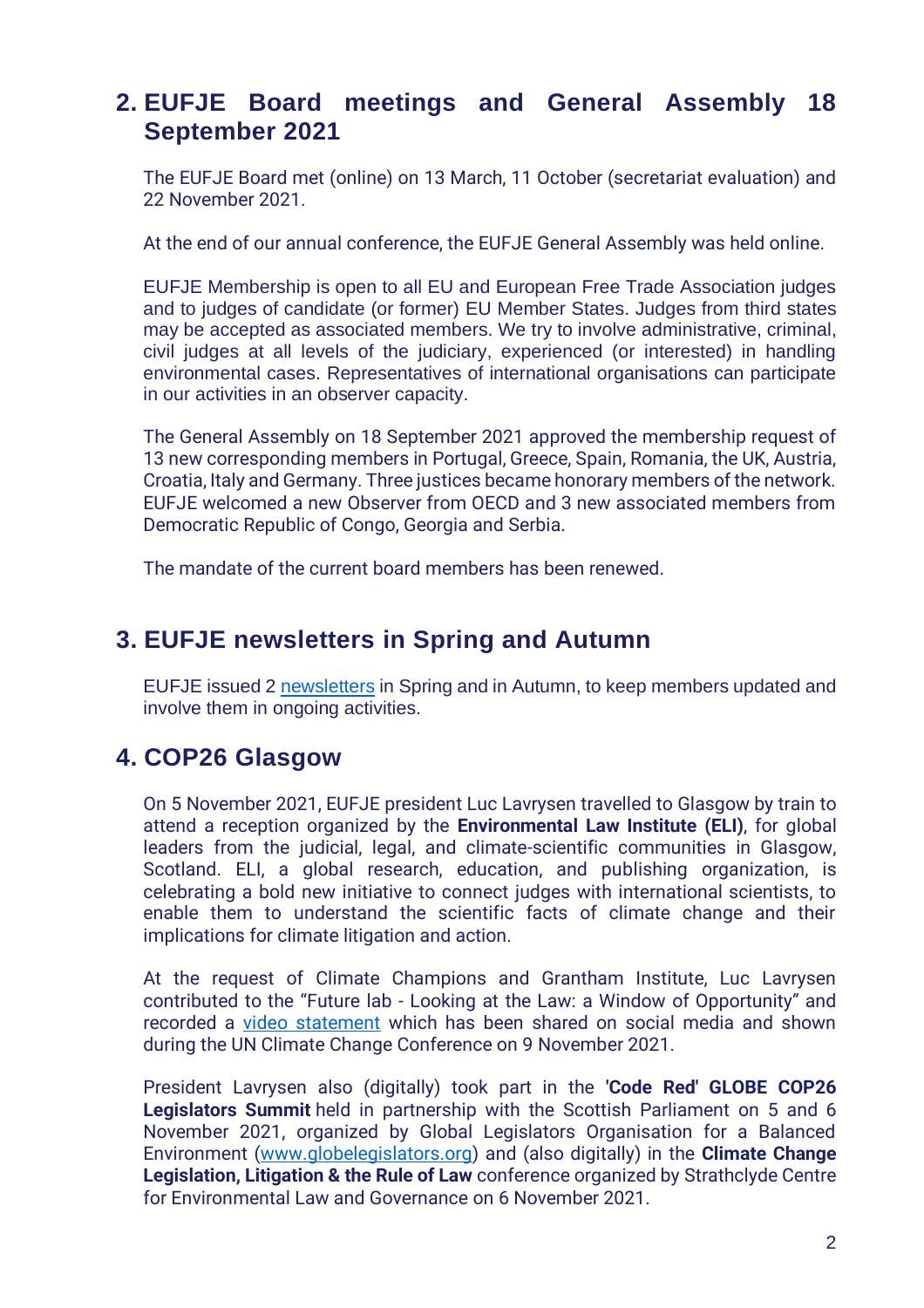#### **5. Roundtable between EUFJE, Judiciary of England and Wales and Judiciary of Brazil on Environmental Rule of Law**

On 8 November 2021 a hybrid roundtable was organized between EUFJE, the Judiciary of England and Wales and the Judiciary of Brazil.

Senior President of Tribunals of England and Wales, Lord Justice Lindblom, vicepresident of EUFJE welcomed participants from the CJEU, the High Court of England and Wales, the National Council of Justice and National High Court of Brazil and EUFJE members. Participants discussed in panels on 3 topics: the role of the judiciary in relation to conservation of habitats, environmental law enforcement and access to justice.

We hope this will be the start of a fruitful and ongoing dialogue on the art of adjudicating environmental cases.

#### **6. Activities of the European Commission, DG Environment**

EUFJE is an expert member of the [Environmental Compliance and Governance](https://ec.europa.eu/environment/legal/compliance_en.htm)  [Forum,](https://ec.europa.eu/environment/legal/compliance_en.htm) a group of experts established by the European Commission in 2018 in the framework of the Action Plan on Environmental Compliance Assurance.

On 28 October 2021 EUFJE participated in a sub-group of the ECA Forum, the **Working Group on Sanctioning Environmental Crime**. Participants exchanged with the Commission on the revision of the Environmental Crime Directive and standard penalty clauses in sectorial environmental legislation.

EUFJE president, Luc Lavrysen spoke at the **EU Clean Air Forum** on 18 and 19 November 2021 in Madrid, Spain. Key points he stressed, are that international and European law are crucial for introducing and strengthening air quality standards within the EU and that national judges are increasingly invited to enforce EU Air Quality Law. Access to justice to the national courts in air quality cases is being supported by the Aarhus Convention and the case-law of the CJEU. Air quality law and case law was the topic of the EUFJE annual conference in 2020. A summary report, national reports, the video of the conference and presentations can be found on our [website.](https://eufje.org/index.php?option=com_content&view=article&id=45&Itemid=235&lang=en)

#### **7. Cooperation with partner enforcement networks ENPE, IMPEL and EnviCrimeNet**

EUFJE cooperates closely with other networks of practitioners, such as ENPE, IMPEL and [EnviCrimeNet.](http://www.envicrimenet.eu/)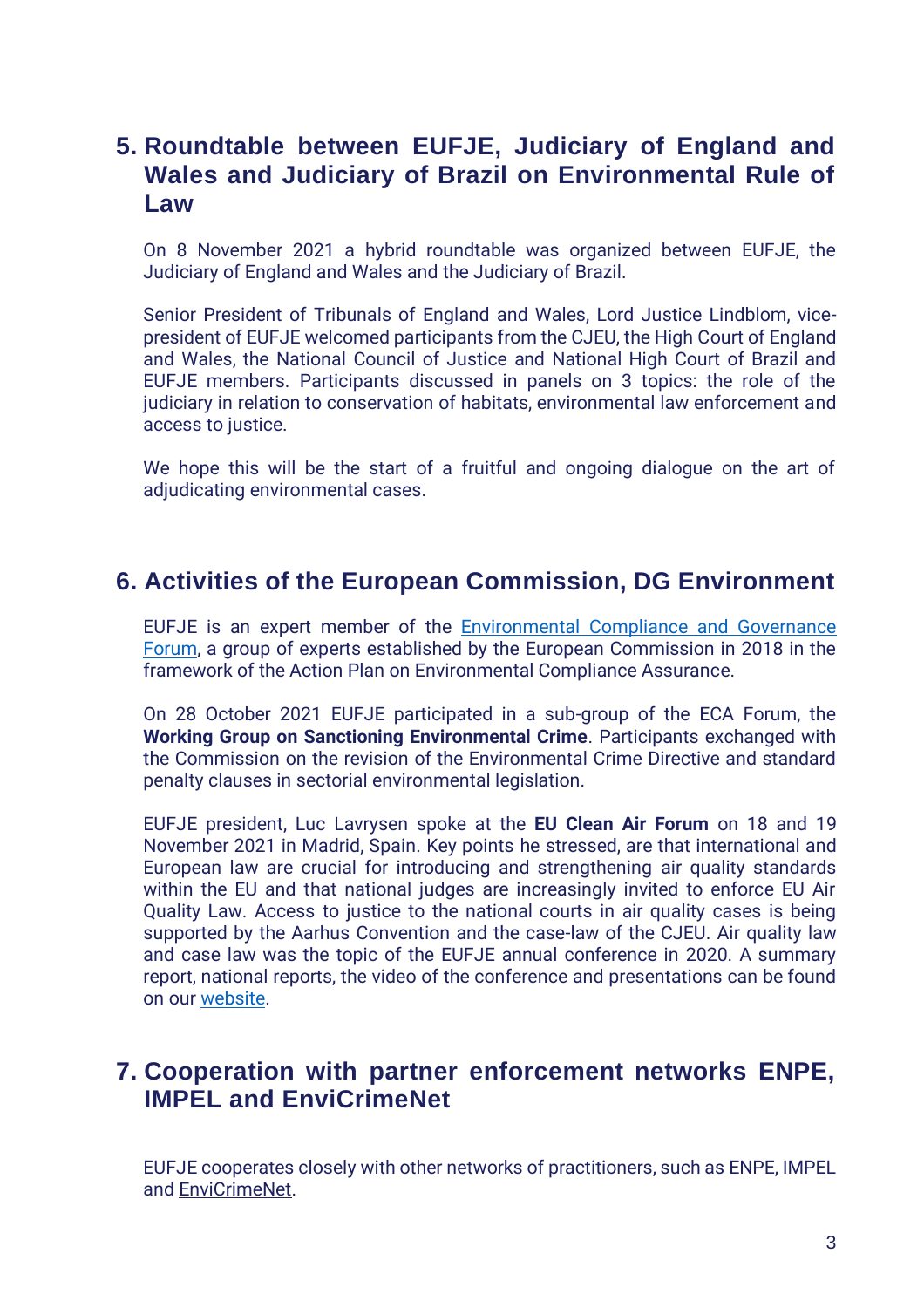This includes launching joint projects and conferences.

ENPE, the [European Network of Prosecutors for the Environment](https://www.environmentalprosecutors.eu/) (ENPE) held its General Assembly on 17 November 2021. The network discussed its future work programme and funding. EUFJE attended the assembly as observer.

IMPEL, [the European Union Network for the Implementation and Enforcement of](https://www.impel.eu/)  [Environmental](https://www.impel.eu/) held its General Assembly on 6, 7 and 8 December 2021. EUFJE attended the assembly as observer. IMPEL and EUFJE continued their cooperation in 2021. We could count on support for our annual conference and secretariat through the IMPEL Operating Grant.

EUFJE gave an update of its activities in the field of waste during IMPEL's annual Waste and TFS conference (online) on 17 November 2021.

[EnviCrimeNet](https://www.envicrimenet.eu/) the network of environmental police, held its General Assembly on 16 and 17 November 2021 in Madrid, Spain. EUFJE was presented by Faustino Gudin, EUFJE member and senior judge in the criminal court of Segovia.

#### **8. 4 Networks Day 21 May 2021**

# **4 NETWORKS DAY**



After two successful joint conferences, IMPEL, EUFJE, ENPE and EnviCrimeNet organised a 4 Networks Day on 21 May 2021 as a virtual event to bring together specialists involved in fighting environmental crime.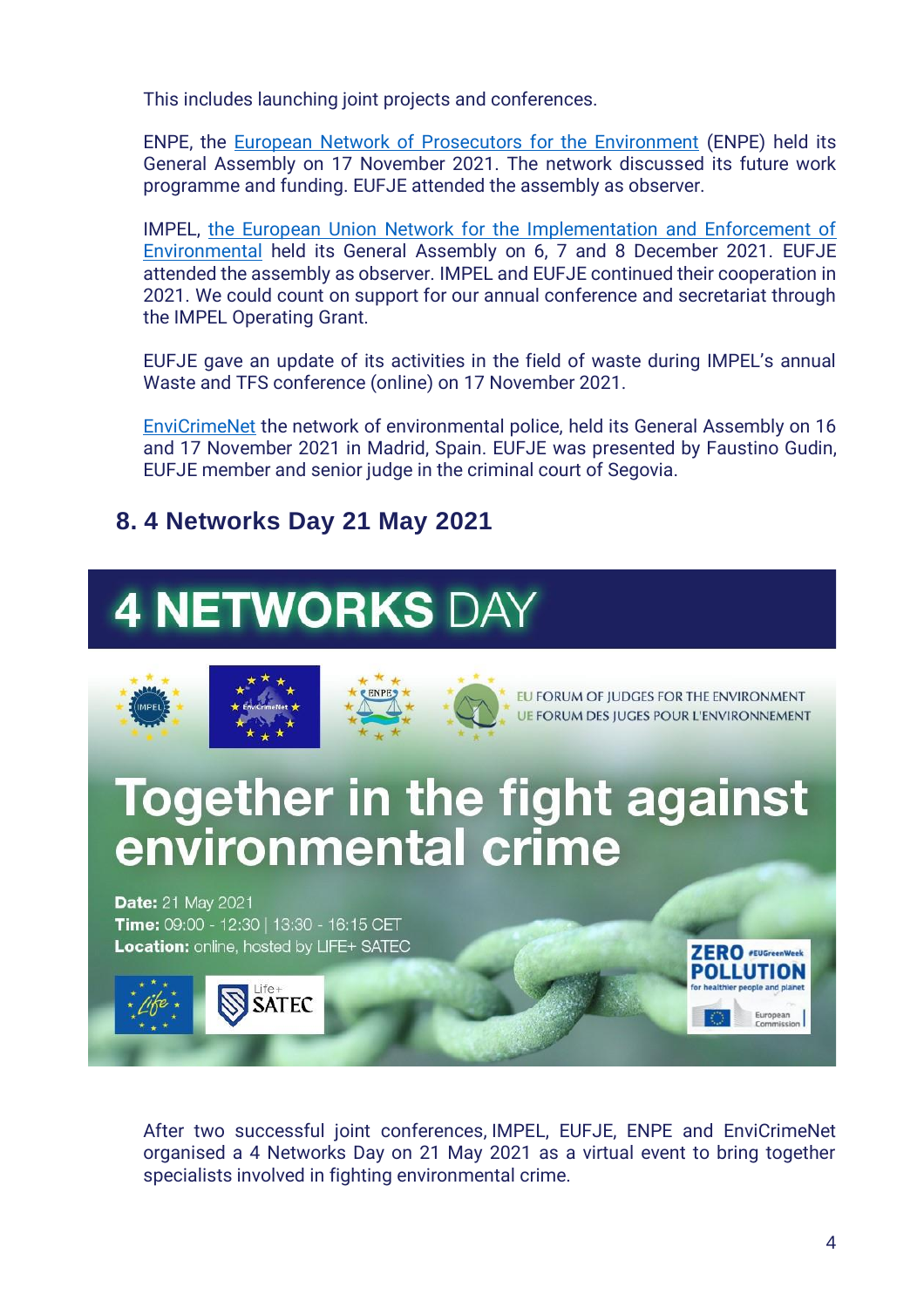The overall **aim** was to improve enforcement of environmental law and to join forces by bringing regulators, inspectors, police officers, prosecutors and judges together. This event ran instead of the planned "live" conference, which has been postponed to 2023 due to the Covid-19 pandemic.

The 4 Networks Day concentrated on two key topics: the revision of the Directive 2008/99/EC on environmental crime and the next EU multi-annual Policy Cycle to tackle Organized and Serious International Crime (2022-2025).

In the afternoon, participants debated in 5 parallel, case-oriented workshops on the evaluation of ecological damages in court (BIOVAL), Shipment of Waste Enforcement Actions (SWEAP), Illegal plastic waste shipment, Wildlife crime, F-gasses and biodiesel fraud.

The 4 Networks Day has led to 2 Statements of the 4 Networks on the abovementioned key topics. These statements are attached to a Joint Statement of the Networks. These statements, the presentations and recordings can be found [here.](https://www.impel.eu/4networks-day-joint-statement-together-in-the-fight-against-environmental-crime/)

The 4 Networks Day was a Green Week Partner Event. The key messages of the 4 Networks have been presented at the 6<sup>th</sup> meeting of the Environmental Compliance Forum (online) on 2 June 2021 by Anne Brosnan, chair of ENPE, Kristina Rabe, chair of IMPEL and Judge Els Van Die (Court of Appeal Amsterdam), EUFJE.

#### **9. ERA survey on training needs in EU environmental law**

The Academy of European Law (ERA) organized a survey to assess the needs of judges for training in EU environmental law. The survey questionnaire was available in 22 EU languages. EUFJE participated in disseminating the survey. President Luc Lavrysen participated in the Expert Panel. The survey led to a report which has been presented to the European Commission in February 2022.

The survey confirmed among others, the continuing need to offer more and better training for judges, prosecutors and court staff in EU environmental law and implementing national legislation and interest in networking opportunities.

The knowledge of EUFJE and other practitioner's networks such as ENPE could be improved. Herein lies a significant opportunity for the coming years to make our networks and activities better known to more judges.

#### **10. Task Force on Access to Justice of the Aarhus Convention and Working Group of the Parties**

EUFJE is involved in the running activities of the Task Force: analytical studies on different aspects of the implementation of the Aarhus Convention, developing best practices, further development of the database on Aarhus case law, preparation of training workshops etc.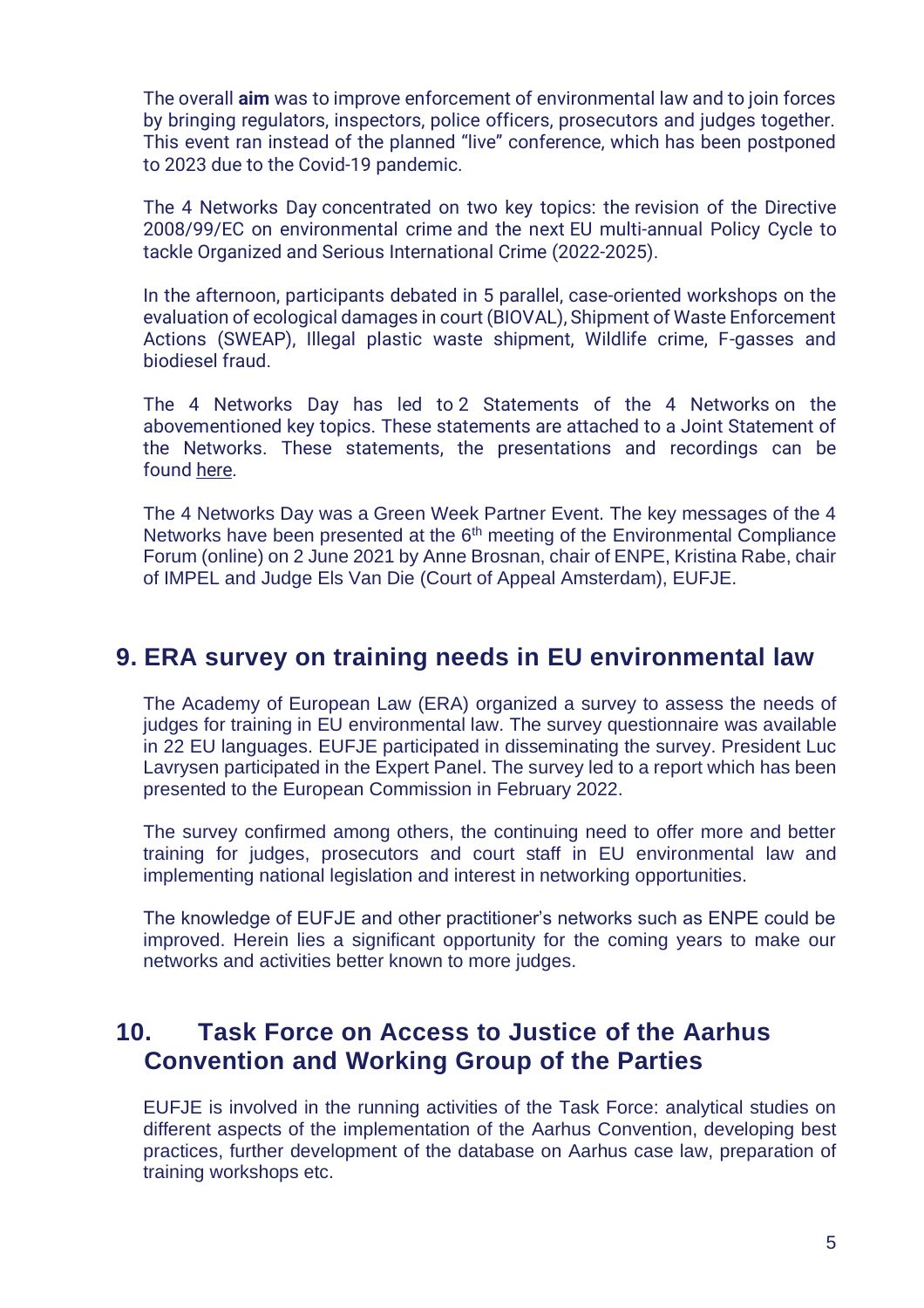President Luc Lavrysen intervened for EUFJE during the Task Force on Access to Justice on 15-16 February 2021.

He participated to the Working Group of the Parties to the Aarhus Convention Meeting on 7 June 2021.

#### **11. UN Environment/IUCN/GJIE**

EUFJE is represented in the Governing Council of the Global Judicial Institute on the Environment (GJIE, UN Environment) and involved in the negotiations concerning the Global Pact for the Environment. GJIE provides a platform for judicial capacitybuilding and education programs aiming to improve the administration and resolution of environmental cases. The Institute has launched a membership application procedure, established a secretariat supported by the United Nations Environment Programme and undertaken a number of activities at the global and regional levels in cooperation with partner organizations and preparatory work for launching a portal with resource material for the judiciary.

From 8 to 10 December 2021 GJIE held its 3rd General Assembly, attended by Luc Lavrysen for EUFJE. Secretary-General Fruzsina Bögös and Luc Lavrysen participated in the High Level Judicial Component of 2nd IUCN WCEL Environmental Law Congress (online) for EUFJE.

# **12. Project BIOVAL: update**

BIOVAL is a joint project of EUFJE, IMPEL, ENPE and KU Leuven. It aims at creating a non-binding, practical instrument to value ecological damages in court.

The major advantages of using such a valuation instrument in administrative, civil or criminal procedures would be the greater legal certainty and the shorter case duration. It may also lead to more equal treatment of similar cases assessed in different contexts (different regions, different courts, different procedures...). Initially, the scope of the BIOVAL project will be limited to the valuation of wild fauna / vertebrates.

EUFJE, ENPE, KULeuven and IMPEL launched a tender for a scientific mini-study to develop a first proposal of a method or criteria to calculate damage to ecosystems and protected species to use during prosecution and court proceedings. INBO [\(https://www.vlaanderen.be/inbo/home/\)](https://www.vlaanderen.be/inbo/home/) was selected and is working on the study since October 2021.

**INBO listed possible criteria and proposed a methods for valuation.** The BIOVAL working group tried to apply these to some example speices.

The study report will serve as a start note for a series of webinars / workshops we intend to organize in Spring 2022 for in dept discussions aiming at biologists, ecologists, economists, lawyers.

Throughout the year, the project was presented and discussed during IMPEL Nature Expert Team meetings, the 4 Networks day and during the CMS 3rd joint meeting in